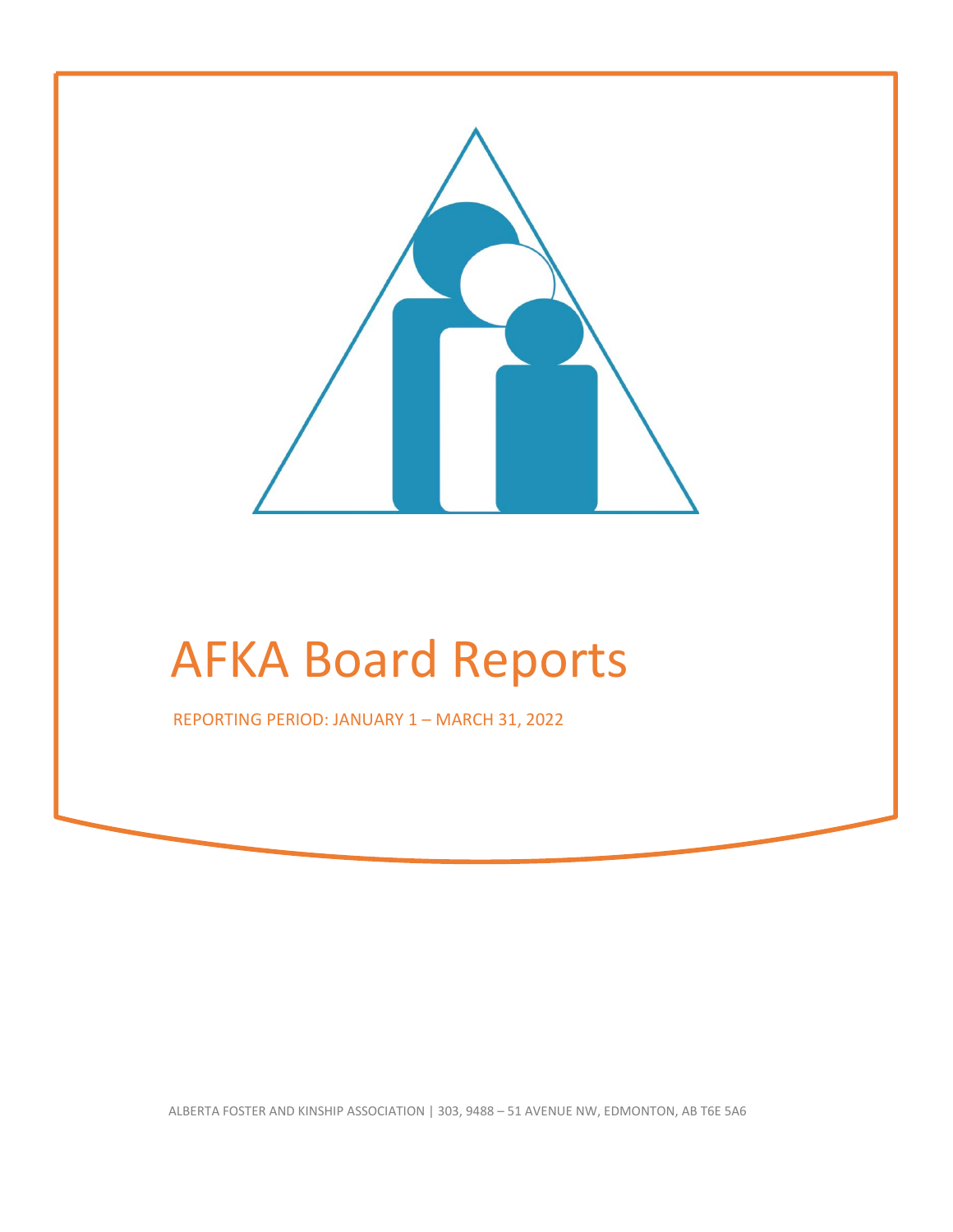# **ALBERTA FOSTER AND KINSHIP ASSOCIATION**

# **QUARTERLY REPORTS**

# **REPORTING PERIOD: January 1 – March 31, 2022**

# **A. EXECUTIVE REPORTS**

# **B. DIRECTOR REPORTS**

| 8. SOUTH REGION - VACANT |  |
|--------------------------|--|
| 9. NORTH REGION - VACANT |  |
| 10. TREATY 6 - VACANT    |  |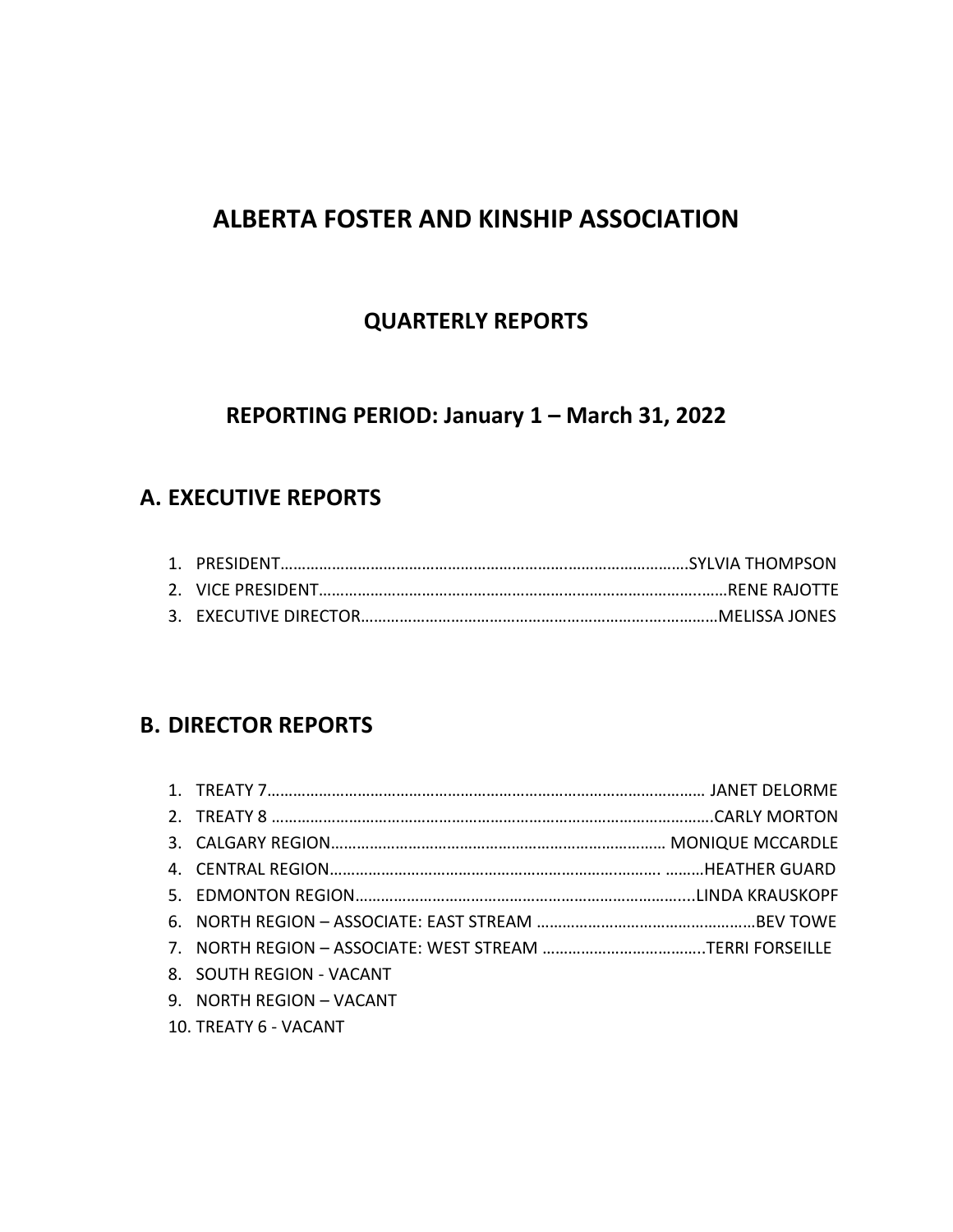# **A. EXECUTIVE REPORTS**

## **PRESIDENT'S REPORT**

**Sylvia Thompson**

Welcome to spring!

Many thanks to Melissa and her team for the regular updates that go out. These include monthly AFKA updates, highlights of the board meetings and board updates. These will keep everyone informed of what we are doing. Information goes out regularly about the training opportunities that are being offered through our office. I am impressed with the topics being offered.

Many exciting opportunities for providing feedback are being requested by surveys that are being sent out to membership. Input from these surveys is vital for the conversations we are having with the Ministry. We can present better, more detailed information with your help. This will benefit all. Please take the time to fill out the surveys so we have your input.

Thank you to those who joined us on March  $12<sup>th</sup>$  to bid farewell to our camp. We had a great time reminiscing about all the great years we have had there. Talking about our kids' camps, our Indigenous training weekends, volunteer get togethers, work bees and many other functions, really pointed out to us what a great, amazing group of people foster and kinship families really are. We all agreed that we need to find a way to continue the sense of family that was created. Many have volunteered in many ways to keep the camp in the excellent condition it is in. Again, thank you all so much. Also, a big thank you to Margaret Lachance for bringing and sharing pictures of camp and events beginning in 2006.They were awesome to see.

The current conference committee has met to start the planning for the 2022 AFKA Annual Training Conference and Awards Banquet. The event will be hosted in Jasper, AB from Oct 27 – 30, 2022, so save the date. We look forward to having our award winners join us. We will keep our fingers crossed that we have no unforeseen things come up.

The AFKA is setting up a committee to update our Organizational Handbook, which is used to help those interested in starting a local association. Local associations are one of the foundations of the AFKA. They are vital for gathering information about the needs of our caregivers. If you are interested in forming one, please give us a call.

Again…. Thank you for everything you do. Our world would not be what it is without you.

Sylvia Thompson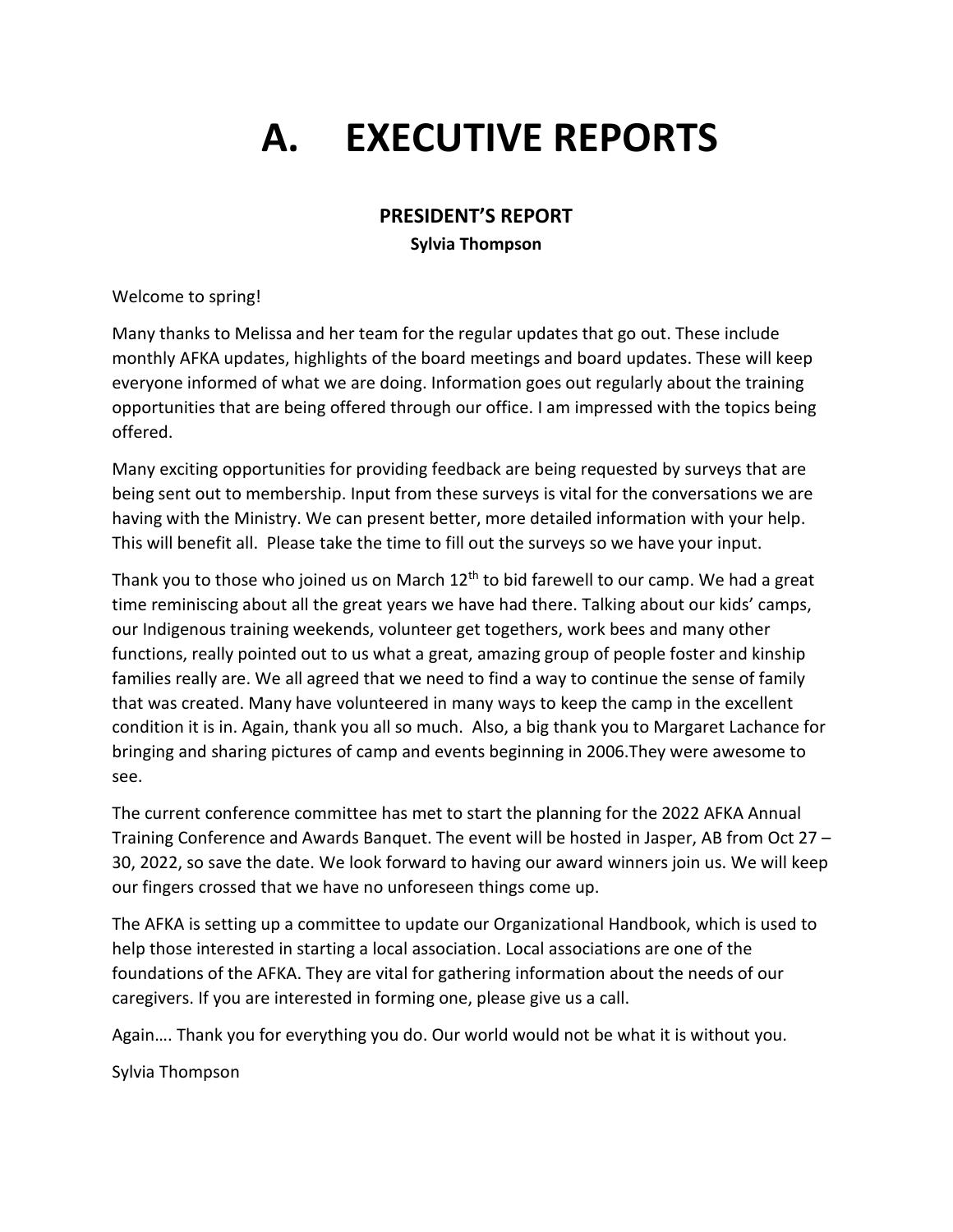# **VICE PRESIDENT'S REPORT Rene Rajotte**

In my last report I remember saying that the beautiful weather we had up to the first part of December was really going to shorten our winter. Well that ended shortly! The week the kids were out of school for Christmas and into the middle of January we saw temperatures drop to -30 to -40 degrees, tough to be outside to enjoy winter. Well, it's finally nice to see the days getting longer and I think we are really going to enjoy spring.

Much has changed for the lease/sale of the camp. We were very close to having a lease agreement done when we received an offer to purchase the camp that put the lease on hold. With the first offer not moving forward we received a second offer that we are moving forward with at this time, with a closing date around the 25 of March.

The AFKA is planning a farewell get-together on March 12 out at the Brownell Children's Retreat. I look forward to seeing many of you out there.

I would like to thank Melissa and her team at the office for all that they do for all of us, thank you.

I would also like to thank all of you that work so hard for making a difference in the lives of children, especially in the past couple of years, thank you. All the best in the days and weeks to come.

All the best,

Rene Rajotte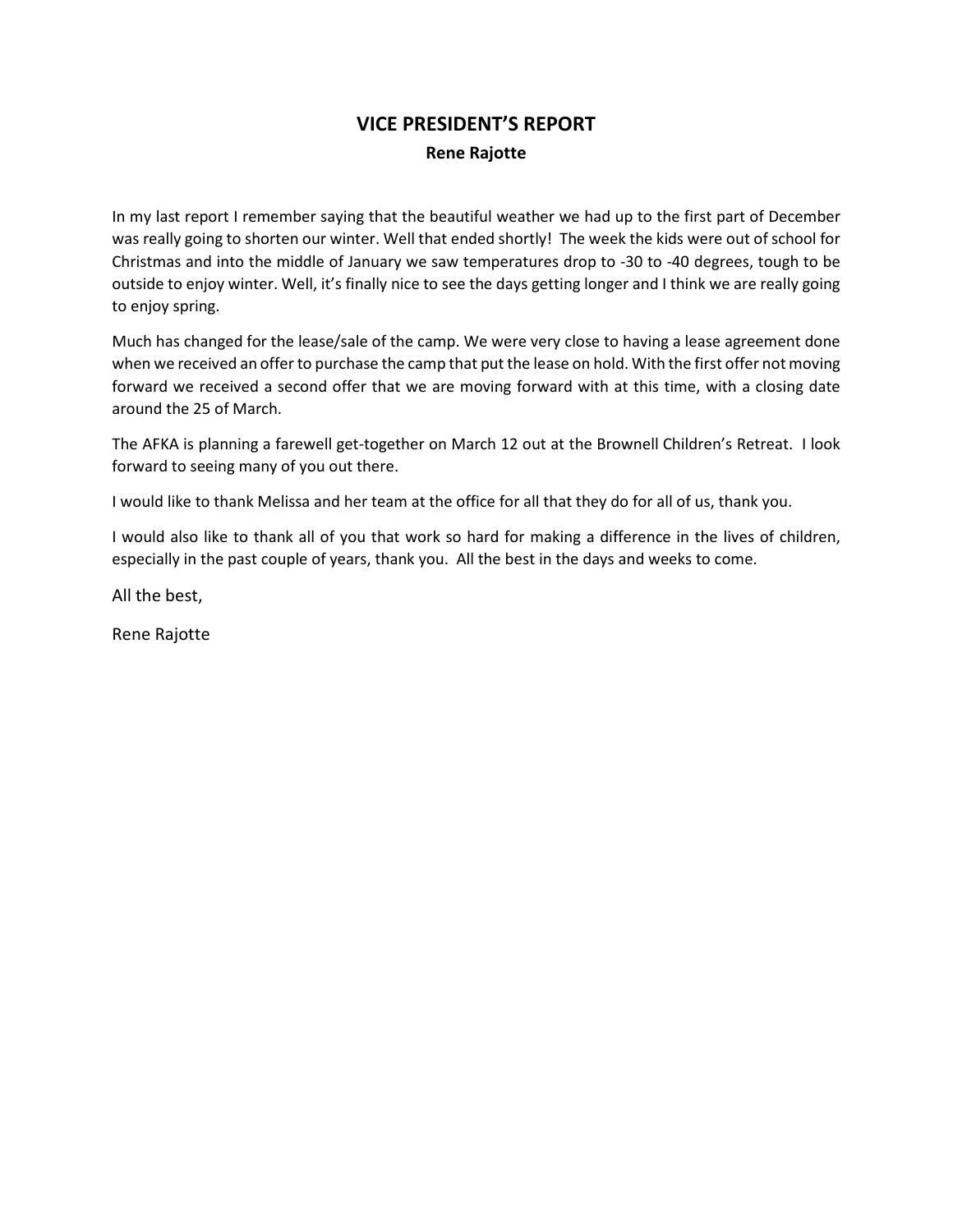# **EXECUTIVE DIRECTOR'S REPORT**

#### **Melissa Jones**

My team and I have been extremely busy! We have been spending the last few months renewing connections, establishing new relationships, gathering information from our membership through surveys and conversations, and planning some exciting things moving forward. Our biggest goal, at this point in time, is to gather as much information as we can from our membership to help us in planning new ways to support you through programs, training, and other forms of regular communication.

It is also my goal to provide you with updates from our regular meetings with the Ministry staff that support our association in order to support you, Alberta's foster and kinship caregivers. I hope you find the information helpful; the amount of information shared will only be dependent on what is happening at that point in time and how much information there is to share.

A few updates I'd like to share for the last couple of months are as follows:

- Conversations are happening between AFKA and various Ministry staff regarding the increase cost of living, challenges with availability of training for some caregivers, special rates, support plans, home inspections/environmental checklists, Assessment of Care Concerns process and support, administrative reviews and appeals process and support, and methods of resolution support. As policies and practice supports are updated, we will share those with you and be available for conversations about the benefits, challenges and potential impacts of these for you. In addition, the need for caregiver connection and in-person engagement is being discussed; we are trying to negotiate ways to make it possible for regional associations to host activities for caregivers as a way to connect and build relationships to support one another.
- AFKA Bursary applications will be available online this week; watch for the link and information shared through our email, website and social media platforms
- Planning for our 2022 Training Conference and Awards Banquet is underway; dates for this event will be October 27-30, 2022. Registration will be online and membership will be notified as soon as it is open.
- We are hosting a "Family Fun" art contest for children and youth of foster and kinship caregivers! Watch for more information being share about this in the next couple weeks.
- We are beginning to plan our first virtual focus group session with our membership; more information on this in the next month.
- Information regarding online submissions for the AFKA 2022 Awards will be shared in the near future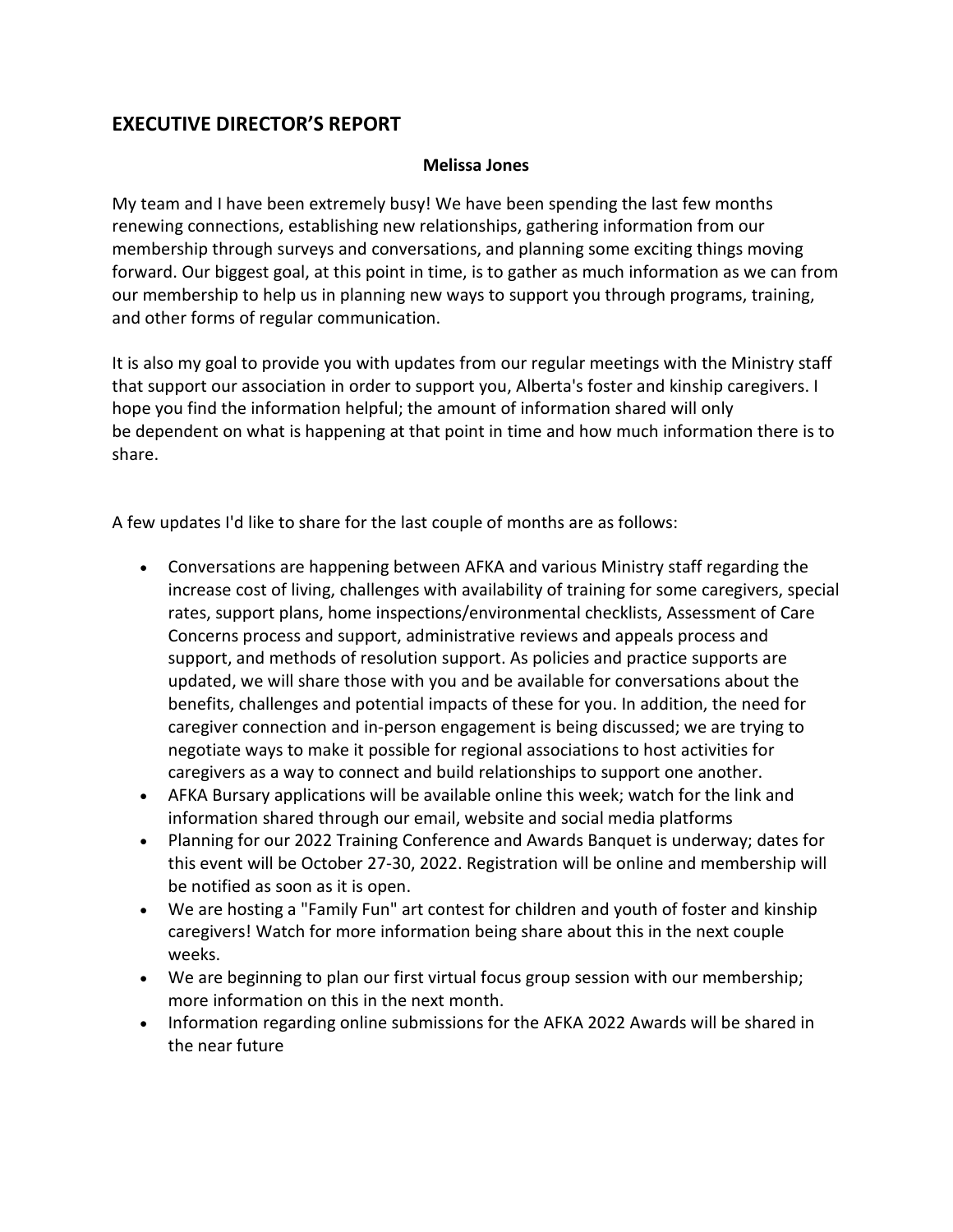- The AFKA's Wellness Blog will be presented weekly in the near future, with submissions from the AFKA team who support you through programming, referrals, and training ... and bring a unique perspective to the voice they wish to share with you
- We have some wonderful training coming your way, through virtual sessions provided by the AFKA. We've had some really great feedback for the sessions provided thus far; we look forward to bringing more practical and thought provoking workshops to you. Please feel free to share any topics or trainers you've experienced and would like us to consider in the future!
- We have been collecting data from the membership, using that data to guide our decisions, and sharing relevant information with stakeholders and Ministry staff. Many thanks to those of you who took the time to complete the surveys, often only consuming 1-3 minutes. Your feedback is valuable and is being used in all we are doing. We share these surveys, as well as training events through our email distribution list and social media platforms.

### **Updates for Surveys**:

**Supports for Caregivers** - We presented options to the membership about potential training and support for caregivers through a pilot partnership with Little Warriors. The feedback we received highlighted a large interest in providing the supports suggested, as well as additional possible themes/supports moving forward. These themes and ideas for support will be considered in the future. As a result of the survey feedback and interest level, we now have the AFKA and Little Warriors Caregiver Support Program Pilot running for the next few months. We have caregivers who have signed up for the Be Brave Bridge Program Pilot, the weekly Caregiver Support Groups (theme based), and will have two future training sessions developed for registration in the near future. All these activities are traumainformed, practical support and guidance with relevant issues and suggestions caregivers can relate to, with a focus on the caregiver. Watch for registration links for the caregiver support groups and the additional workshops through our email distribution, social media platforms, and AFKA website. Based on feedback from these activities, we will be able to see if they are viable to continue in moving forward after the pilot. Therefore, if you participate in any of these activities, your feedback will be very value!

**Injury Prevention Education** - The Injury Prevention Centre, University of Alberta, approached our association for feedback regarding possible safety topics of interest to foster and kinship caregivers. Thank you to those of you who responded to this survey. It was a survey designed to give ideas to the Injury Prevention Centre team to assist them in developing information for sharing with parents and caregivers through posters, fact sheets, social media posts, etc. All the data we received from you, including additional ideas, was shared with this team. We have already been provided with draft versions of the information they'd like to develop; we will share these through our social media platforms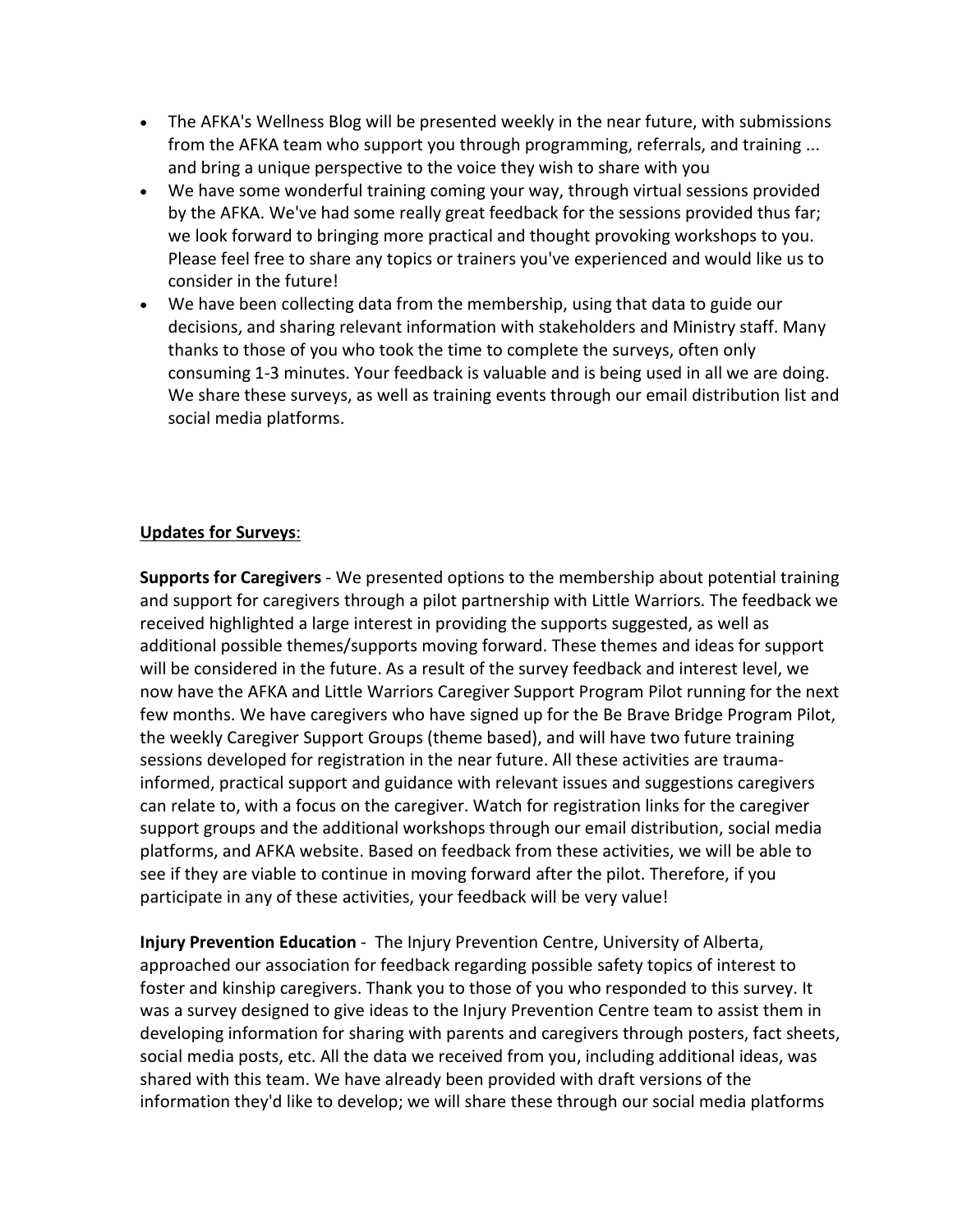once they are complete and ready for sharing. We are excited to be seen as an important contributor to other organizations supporting families and children.

**Foster and Kinship Caregiver Cost of Living Feedback Requested** - This survey was created and sent to our membership, to assist in identifying extraordinary expenses experienced during this point in time for foster and kinship caregivers. We asked this question as we needed some concrete data from our membership to take to the Ministry when highlighting this issue. There was a great response from this survey, with the majority of responses referring to significant increases in fuel, utilities, and groceries. The results from this survey were combined and put into a request to the Ministry for discussion. I am hoping to have some more information to share with you in the next reporting period. Thank you so much to all of you who participated in this survey; your voice and experience is important in the AFKA trying to present needs with the Ministry.

I attended a collaborative meeting this last month with Executive Directors from other provincial associations across Canada. It was very enlightening to see the concerns and needs of foster and kinship caregivers are very similar in each province, however how the associations function is quite varied based on resources and relationships. We are very fortunate to have a great team, Board of Directors, and collaborative relationship with our Ministry, department and agency teams. I look forward to continuing to build on these relationships in working together to do what's best for kids and families in Alberta. We focus on what we can do and continue to have necessary conversations with Ministry, department, and agency staff to ensure our caregivers' voices are heard and that we are able to support our membership to the best of our ability.

New information regarding Alberta PRIDE Training (ie. registration procedures and listing of courses) has been released, with more information to come. For the information we have received to date, please visit the following link:

<https://www.afkaonline.ca/afka-training/>

Watch for more information updates, surveys, and focus groups to come your way from us! We truly appreciate your input and feedback, as we want to ensure we are supporting you in the best way we are able to.

Wishing you all the best,

Melissa Jones, BEd, MEd, CPC *Executive Director*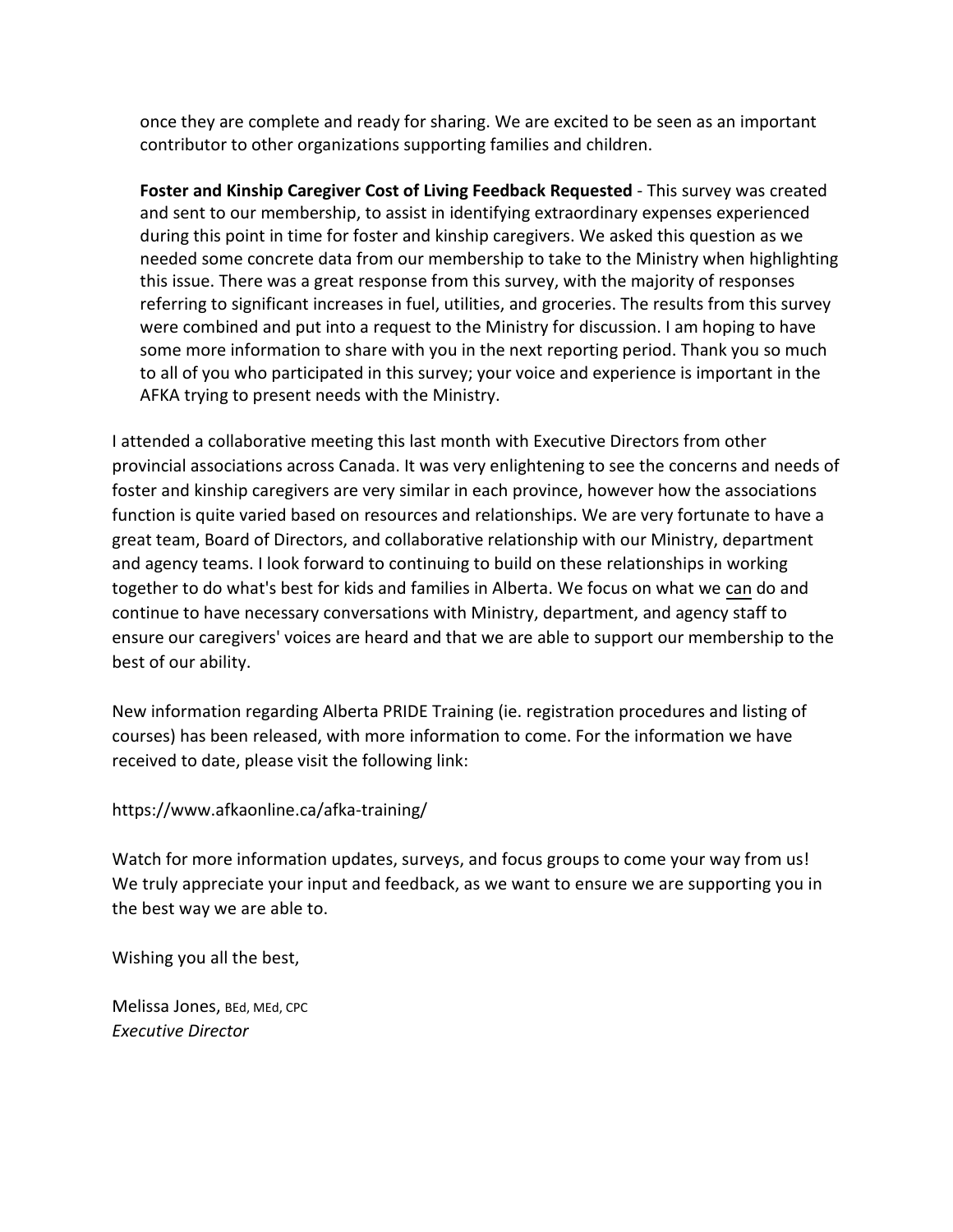# **B. DIRECTOR REPORTS**

### **DIRECTOR – TREATY 7**

#### **JANET DELORME**

Nothing to Report

## **DIRECTOR – TREATY 8**

#### **CARLY MORTON**

Greetings and Happy Spring! I hope you and your family are enjoying the warm weather. With restrictions starting to lift, it feels like this spring is warmer and more energizing. As the Director for Treaty 8 with the Alberta Foster and Kinship Association, I have had the privilege of working with Nations and Settlements within the traditional lands. I have also had the opportunity to meet and learn what the different agencies withing the urban centers, and how they can support our children in care.

During this quarter, I have attended meetings with the AFKA board, staff, presidents and other stakeholders. With the goal of continuing work with kinship and foster parents, along with other stakeholders and putting the interests of our children at the forefront. I look forward to reaching out more the Nations and Settlements within Treaty 8 and working with the pivotal caregivers who are raising our Indigenous children. I am also excited to learn how the many Nations will be celebrating Treaty Days, over the next few months. It is a strong belief within the Indigenous culture that it takes a community to raise a child. I know working together with all involved will we continue to support families within our province. Once again, I would like to thank all Kinship and Foster families for being the roots and stability to our children during the trying times over the past two years.

Masi chok (thank you) Carly.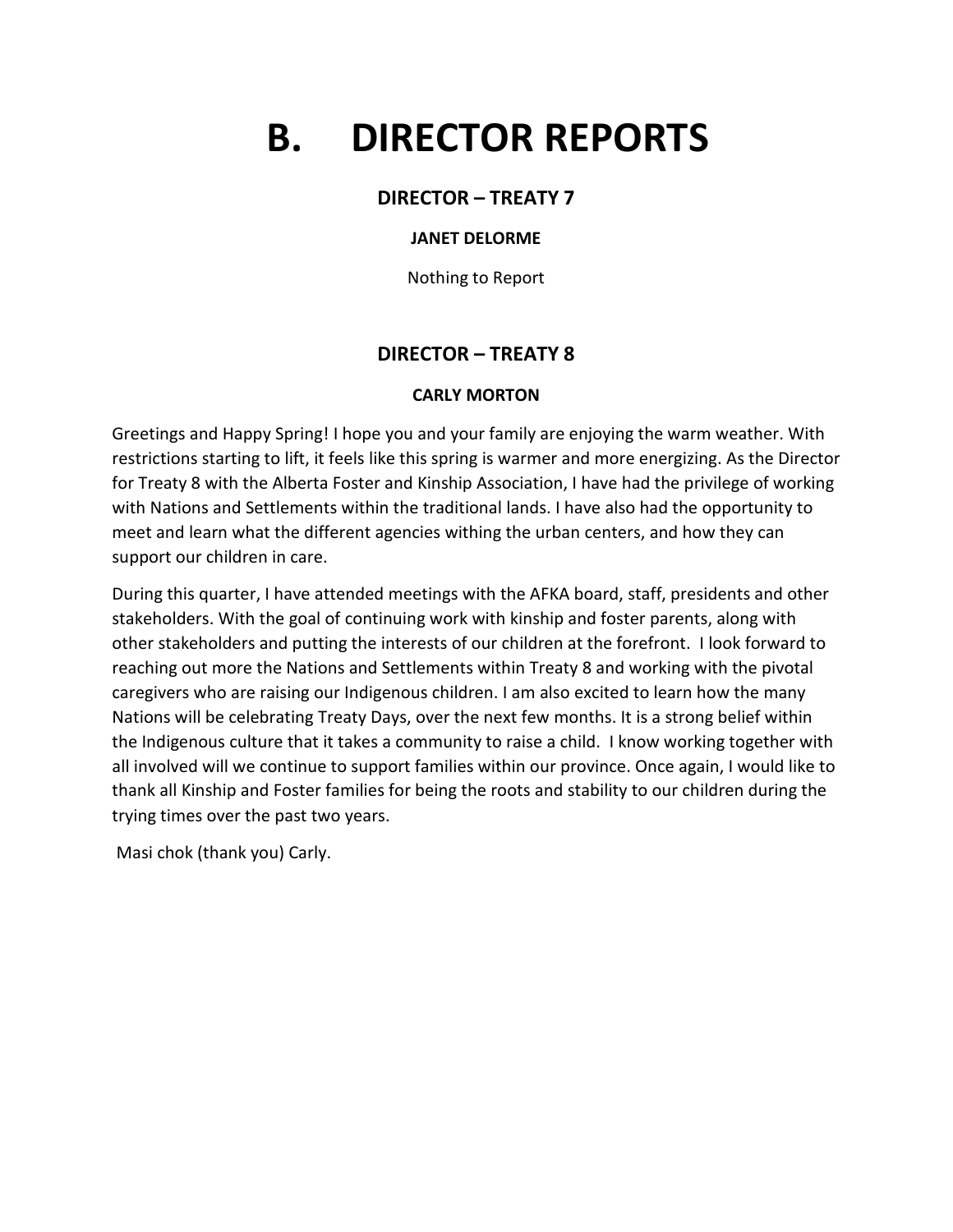# **DIRECTOR – CALGARY REGION**

#### **Monique McCardle**

2022 began with a change in membership fees for our association. We are no longer charging a fee to become a member but are charging a nominal amount to register to attend each of our monthly events. This will help ensure those who register are committed to attending.

Our board of directors is currently looking to fill one director space as Christina Hernandez has stepped down. Thanks Christina for all your hard work in this position. CFPA President Joanna Busse's term is complete in June and she will not be putting her name forward for another term, please contact anyone on the CFPA board if you are interested in putting your name forward for either of these roles.

It's been a busy winter season for the CFPA. Our events committee has completed the first event since covid put a pause on everything. Our February event was a successful movie afternoon. We're looking forward to hosting Norquay snow tubing March 19 and Hide and Seek indoor playground April 20. Stay turned for a list of future events.

FosterTalks has hosted spectacular podcasts and a fireside virtual chats in January and February that are available on <https://fostertalks.com/> to view at your leisure. January featured Maya Coleman on building family connections and February hosted Terra Bovingdon sharing strategies on balancing fostering while parenting bio children. Join us for our March episode as we feature Peter Choate sharing his knowledge on understanding FASD.

We're all looking forward to connecting again in person!

## **DIRECTOR – Central REGION**

**Heather Guard**

Not yet submitted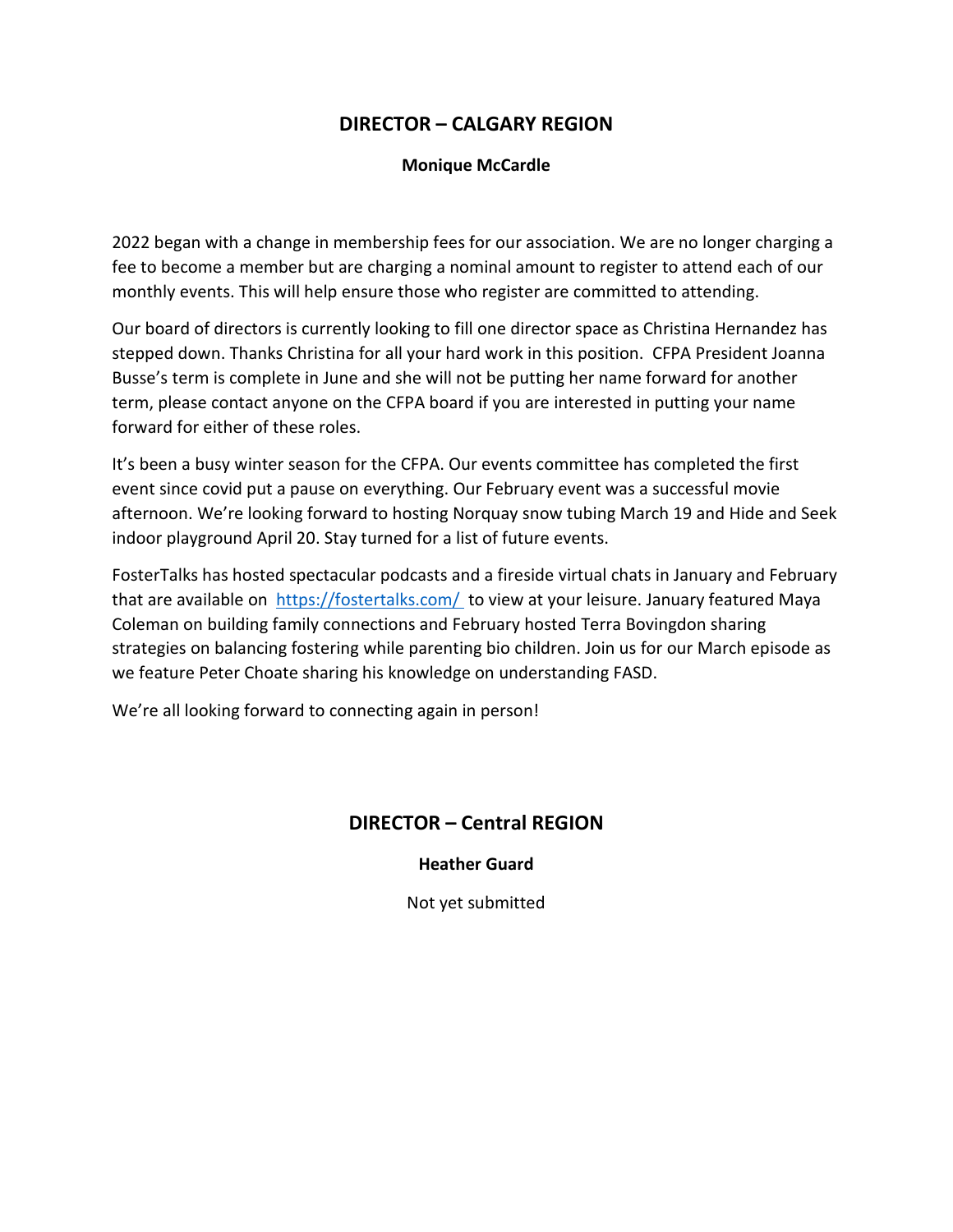# **DIRECTOR – EDMONTON REGION**

#### **Linda Krauskopf**

It appears we are back to normal, or as normal as we can get. Now the war in the Ukraine will be affecting us in the Foster/Kinship families in some other ways, price of food and gas are just some of those things. But as we always do, we will make due and do what needs to be done for our families.

We finally have training and a new training format. Bill C92 is changing how we foster/kinship. But as Foster/Kinship Families, we will find ways to work with the system to make sure the outcome is the best for the child. Hopefully make it work with the system.

CRCC met with Joan Conibear and we talked about what COVID has done to Foster/Kinship Families and also to the system with shortages in workers. Joan is hoping to have some new hires, and workers coming back from medical leave, so they can get back to normal workloads.

Start thinking about Social Workers, Foster/Kinship Families of the year. Submissions will be online through the AFKA webpage, sent directly to staff at the AFKA office. Watch for that information in the near future.

As I write this report, we have 14 foster/kinship families coming for a get-together. We are meeting in Morinville at the Bistro for supper in a private room. Hope to get some ideas and support from everyone. We plan and hope to do this more, as I for one do think we need support from each other more than the system, as we are in the front lines.

So hope you all have a happy Easter and hoping the war ends soon.

# **NORTH REGION**

### **North Regions Associate Report – East Stream**

#### **Bev Towe**

The caregivers in the east stream can call or email, more than willing to chat about any questions/concerns or thoughts you have. Please reach out, here to help support you through the caregiving journey.

East stream caregiver support are trying to get groups up and running. Please email bev.towe@hotmail.com or call 780-207-1041, if you want to help set up support group in the north east stream or just become a part of the group.

Respectfully,

Bev Towe